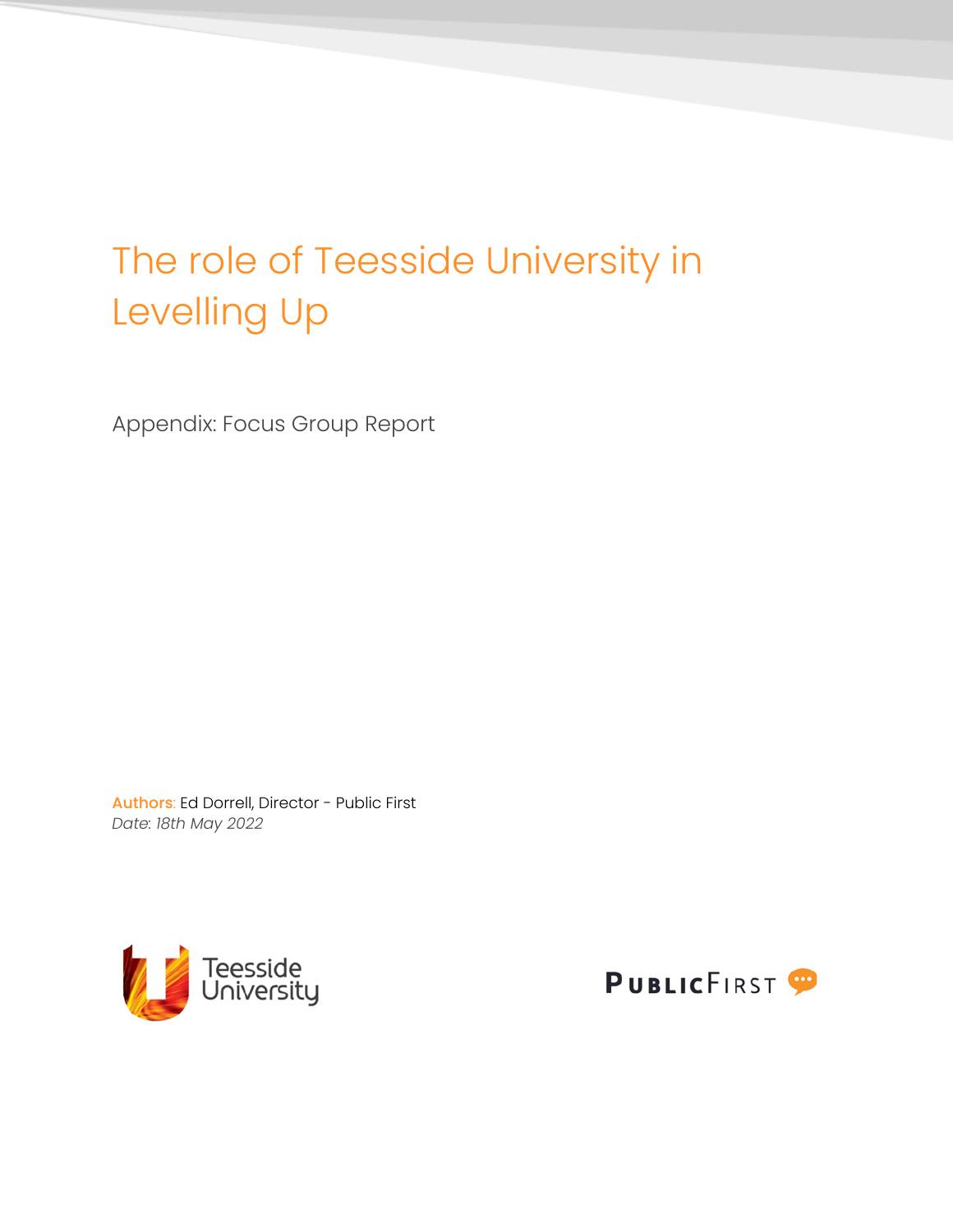#### *"I'm very proud to be from the area. I think so many things have happened lately to really elevate us"*

### Context and background

This report is the appendix to a wider study of Teesside University's impact on levelling up. It focuses on the findings from our focus group study with people living in Hartlepool, Darlington, Stockton-on-Tees, Middlesbrough and Redcar & Cleveland.

Public First carried out five online focus groups over an eight-week period in January, February and March in a spread of the towns of the Tees Valley.

The groups were recruited to reflect the socio-economic reality of the area that we were investigating. We also worked to ensure the voting patterns of our participants were reflective of the most recent general election. Finally, we filtered out any participants who were connected to the higher education sector in any way.

Group One: Participant, from Stockton-on-Tees, Redcar & Cleveland and Darlington, two of which had attended Teesside University

Group Two: Participants from Middlesbrough and Stockton-on-Tees, four of which had attended and were graduates of Teesside University

Group Three: Participants from working class backgrounds from Hartlepool who had not attended university

Group Four: Young working class participants who had not attended university, living in Hartlepool, Redcar & Cleveland, Middlesbrough and Darlington

Group Five: Participants from working class backgrounds who had not attended university, currently living in Hartlepool, Stockton-on Tees, Darlington and Middlesbrough

Public First is a member of the British Polling Council and Company Partners of the Market Research Society, whose rules and guidelines we adhere to. For more information, please visit our website: [www.publicfirst.co.uk](http://www.publicfirst.co.uk/)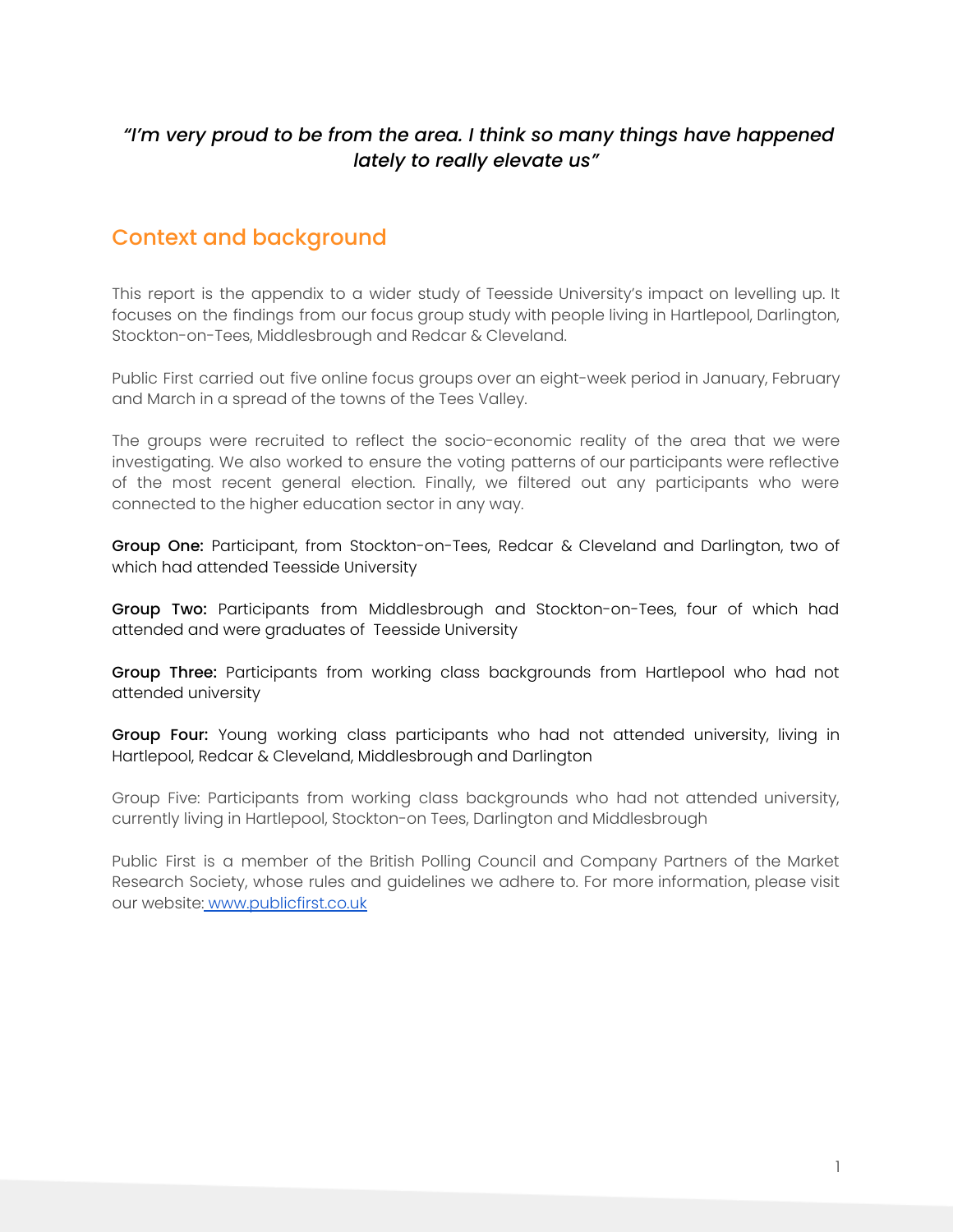## Headline findings

- 1. The people of Teesside are optimistic about the economic outlook of the region. Time and again they volunteered how hopeful they were about the future of the Tees Valley and how it had turned a corner. This was intimately tided up in a knowledge of recent industrial decline too.
- 2. Support for Teesside University as an anchor institution is widespread. People are, in general, proud of its presence in the region – and believe it is high quality. A very high proportion of our participants knew people who had attended – and who had benefited from being there.
- 3. Local student recruitment is hugely welcome. Participants were especially keen to talk about – unprompted – a sense that the university's presence arrests a brain drain of potential graduates leaving the area and then not coming back.
- 4. The university is hugely respected as a trainer of public sector professionals. Its role in training nurses, midwives and teachers is a very real source of civic pride – and is seen as very tangible evidence of its impact.
- 5. Similarly, its direct economic impact both as a local employer and through the impact of its students - is widely understood and supported. People understand how important it is to specifically the economy of Middlesbrough's town centre.
- 6. However, the economic impact of the universities research and business support is not well known at all - and is hard to understand. Despite extensive outreach into the business community, despite huge support for start ups and local employers, participants had essentially never heard of it.
- 7. Once explained, the idea that this contribution should be better communicated to the wider community is very welcome. Indeed, participants actively encouraged the idea – they want to know more – and were even slightly frustrated that they didn't
- 8. Despite the positive economic outlook, levelling up is not well understood as a concept. There is a reasonable level of recognition of the term, but most participants were significantly knowledge-poor on the details.
- 9. But when prompted, normal people embrace the idea that the university should play a big part in levelling up. Participants instinctively understood that the future success of the university is intimately tied to the future success of the region.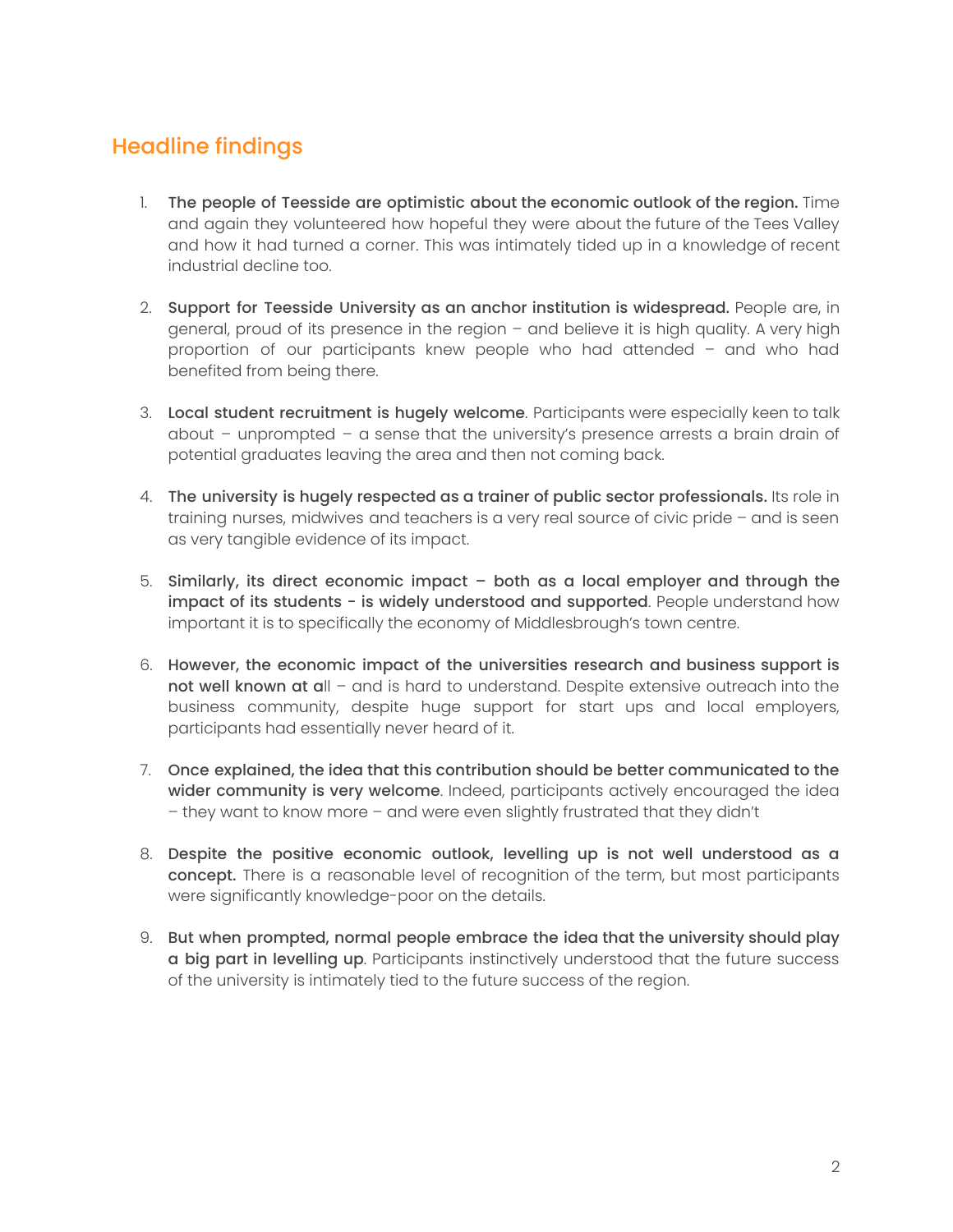### In depth

1. The people of Teesside are optimistic about the economic outlook of the region. Participants were clear that the Tees Valley had turned a corner

*"There is a bit of snobbery about Teesside. I Just don't understand it myself at all, why anybody would look down on it or see it as any different? I'm very proud to be form the area. I think so many things have happened lately to really elevate us."* - 40 year old female social media coordinator from Darlington

*"You've got, GMT, I think it's called, where they're going to be building the wind turbines and they're going to be building actual wind turbines on the Teesside port, which are going to be shipped off to the North Sea, back down to the south, the coast. You've got BP who are investing into the hydrogen and this net zero campaign, COP26, where they came together. People see it as a very, very exciting opportunity for the town." 24 year old male junior project manager from Middlesbrough & Teesside University graduate*

*"I'd say I'm probably optimistic at the minute just because, I don't know if you've ever seen on LinkedIn, the mayor is sharing a lot of new industry that's being brought into the area, obviously, on the old Tees works and stuff." 27 year old male electrical engineer from Redcar & Cleveland*

Knowledge of recent industrial decline was extensive, and participants wanted to believe it was being reversed. Optimism was very welcome.

*"Teesside was going down for years and I think recently it is starting to get back. Obviously, Teesside Airport's starting to become more popular, more flights are going from there. Obviously, the port in Middlesbrough as well. That just started becoming a more popular use of bringing stuff into the country. I know that in Redcar, they've lost* all the steelworks, but I do think they had new jobs as well, as well as losing them. So, I *would say it is on the up, yes, when you think about it." 24 year old male car valter from Stockton-on-Tees*

"I know that a few years ago we lost the steel plant and ICI. That was a big hit to the *town, to Middlesbrough especially because that's what made our town. We are a working-class town, we are starting to get those things back, and that will be really our town's economy, especially for jobs." 27 year old female from Stockton-on-Tees*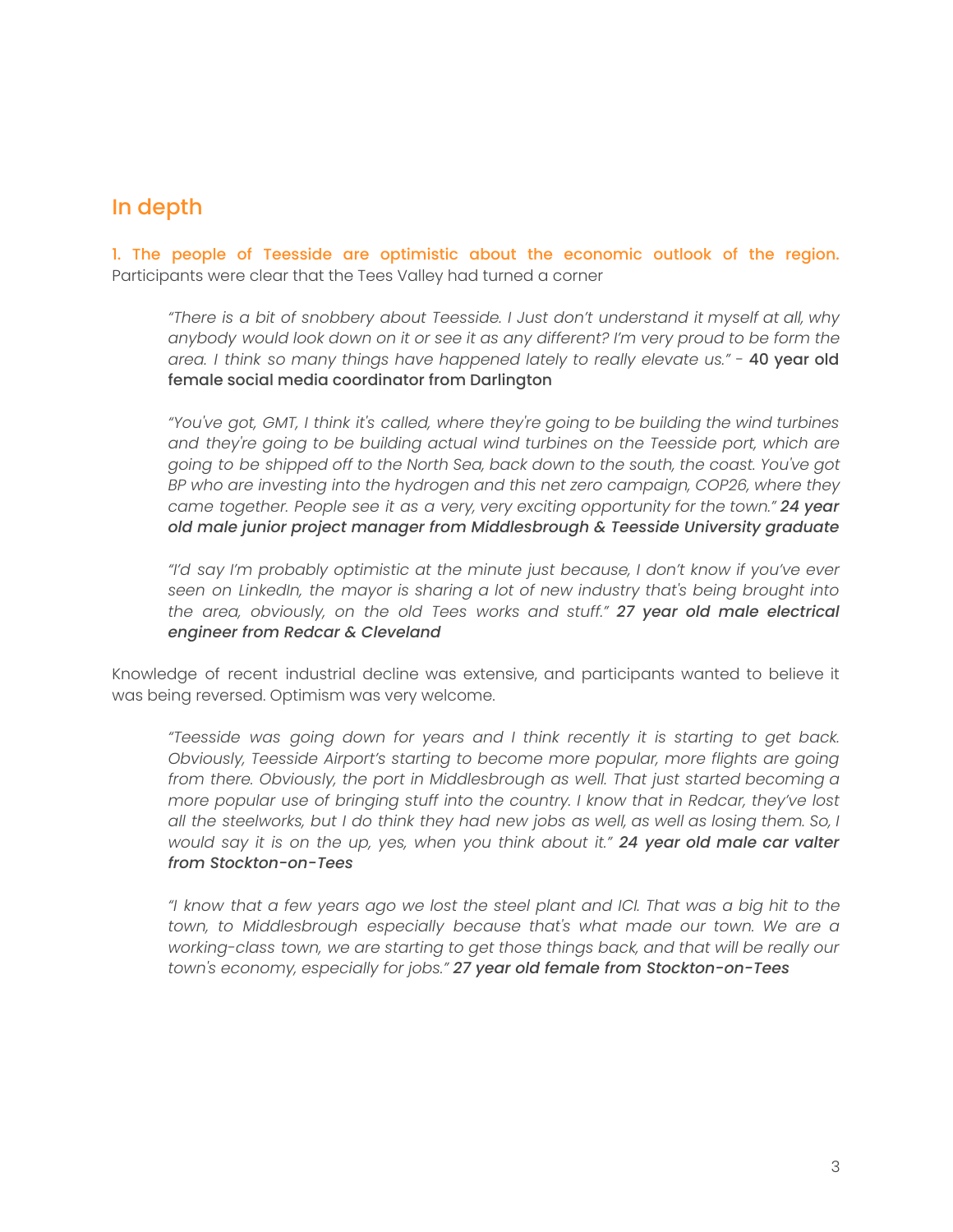2. Support for Teesside University as an anchor institution is widespread. People are, in general, proud of its presence in the region – and believe it is high quality. A very high proportion of our participants knew people who had attended – and who had benefited from being there.

*"When you've been voted worst town and worst place to live in the country and then you're getting accolades about the university it just all boosts your area up a little bit more." 28 year old male rolling stock engineer from Middlesbrough*

*"When I go into Middlesbrough. It is a centre, focal point. Everyone knows it. Everyone knows it's there," 29 year old female mechanical engineer from Darlington*

*"The actual outlay of the curriculum and the standard of care they have towards the learners…the support that they offer online, it's all there." 38 year old male father of one from Stockton-on-Tees*

*"I've got a lot of friends that have been at Teesside University, stuck through it, qualified and gone to be nurses and absolutely loved it. I've got another friend that went and did a law degree there at night school and qualified and ended up being a solicitor and has done some really good cases and stuff." 22 year old female from Hartlepool*

*"Yes, I think it's massive that they have the university, to be honest. I think, if you took that away, Middlesbrough would basically just be Stockton." 24 year old male car valter from Stockton-on-Tees*

*"it's a big central point when you go into town. It brings a lot of students from all over the country. People who want to do specific courses will come to Teesside University for the better ones if they're the best in the area for those courses. For our area, for a little town with a university like Teesside, I'd say it's definitely a positive for it being there." 28 year old male rolling stock engineer from Middlesbrough*

There was a very strong sense that the university had improved substantially in recent years too.

*"I would say that Teesside University's image has improved over the last decade or so. Maybe 15-20 years ago it was looked down upon…but I think the image they put across now and the way people view them now, you'd be happy to go to it in your area, you're not having to look further afield." 38 year old mum of two from Darlington*

*"I have friends and family that have been and it seems to be growing like year on year* really. I know we've just had a new arts building, I think it's a big art building, built. There *seems to be different sections, large sections, to the university." 27 year old female from Stockton on Tees*

*"I think it has definitely improved. It's definitely somewhere I would consider going to study." - 40 year old female social media coordinator from Darlington*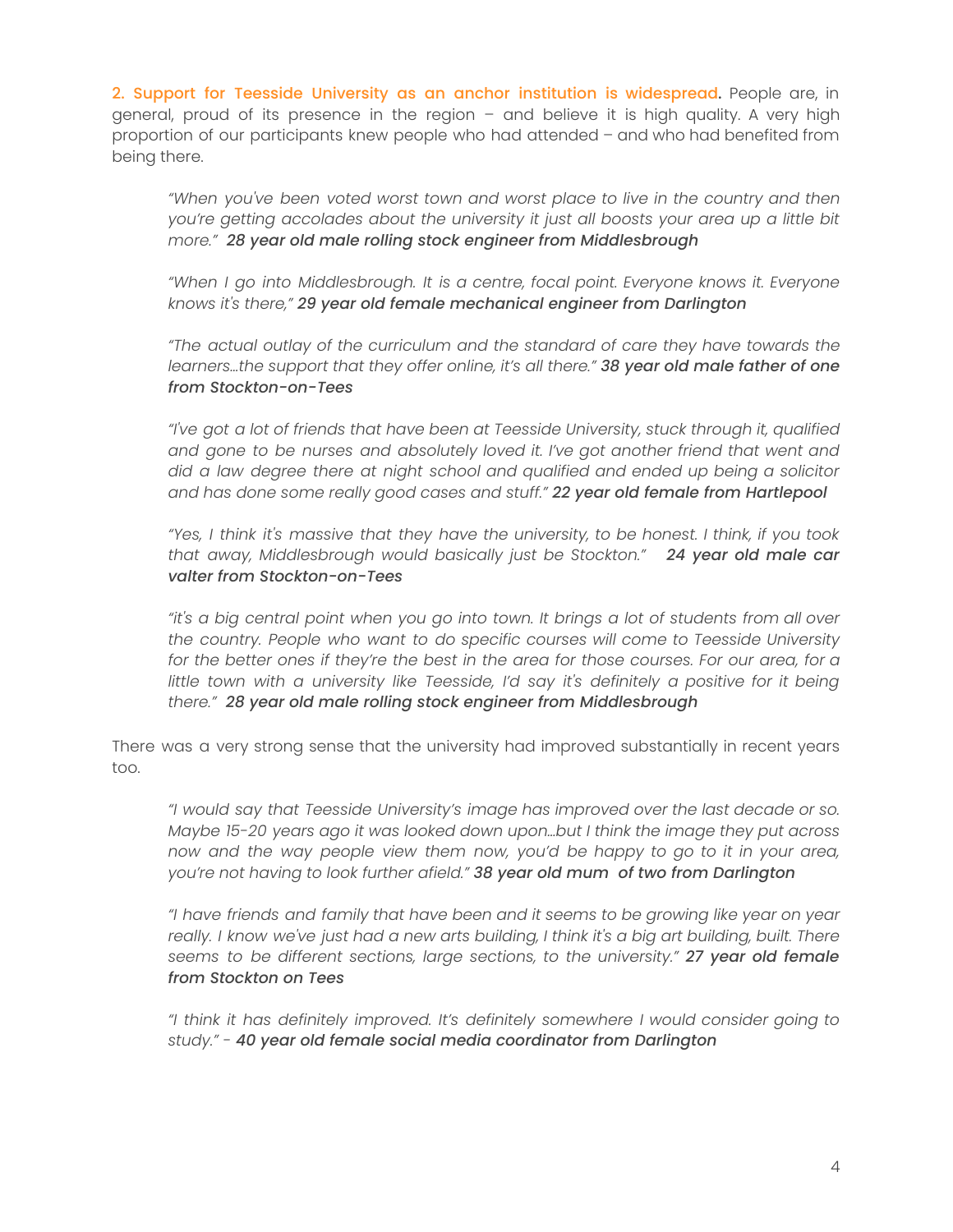3. Local student recruitment is hugely welcome. Participants were especially keen to talk about – unprompted – a sense that the university's presence arrests a brain drain of potential graduates leaving the area and then not coming back.

*"I don't see where you are going to get 6,000 people a year from outside the area unless that facility is there" 33 year old male full time carer from Stockton on Tees*

*"It would be a positive feature to make them want to stay because if you are upskilling an individual, then surely you want that person to stay in the area to be able to introduce those skills." 38 year old Secondary School Teacher living in Stockton-on-Tees*

*"It's a primary focus for Teesside University for when you finish your degree to get you into employment." 24 year old male junior project manager from Middlesbrough & Teesside University graduate*

*"It also means that people who are from the area and live in the area don't have to move away for courses because it might put some people off if we didn't have the university and they had to move to Newcastle or even commute to Newcastle for university. It might put people off actually going and starting university, which means they would never go. It's definitely a plus having one local" 27 year old female from Stockton on Tees*

*"I think maybe for people in the Darlo and Teesside area. actually it would be missed because then they'd have to travel to Newcastle or somewhere to go to university. Yes, I think that's about it really." 23 year old female mental health support worker from Darlington*

*"I think it's better for having it. Obviously, people that have got kids don't have to travel to far and they can actually go back home to their family and stuff like that." 23 year old female accountancy trainee from Redcar & Cleveland*

But fees do loom large – as do the professional destinations of the university's graduates.

*"Well, my cousin she qualified, but she still finds it hard now to get actually a decent career in what she studied. Obviously, you get yourself in debt I know you only have to pay a certain amount after you earn a certain amount, but you just think, I don't know, she's been doing that for five years and then she still can't get the job she wants." 21 year old stay at home mum from Redcar & Cleveland*

*"The fees aren't cheap. I think it's something like £9,000 a year or something. Whatever it is. You're sometimes getting yourself in debt, especially if you're living there as well. About £60,000 and then you're doing a job that you didn't even study at university. That's not the same for everyone. I've got people who have done stuff at university and* they've gone on to get a decent job with it as well, but as I said, the majority of people *who I know that have gone to study at university and they're not doing anything that they've studied," 24 year old male car valter from Stockton-on-Tees*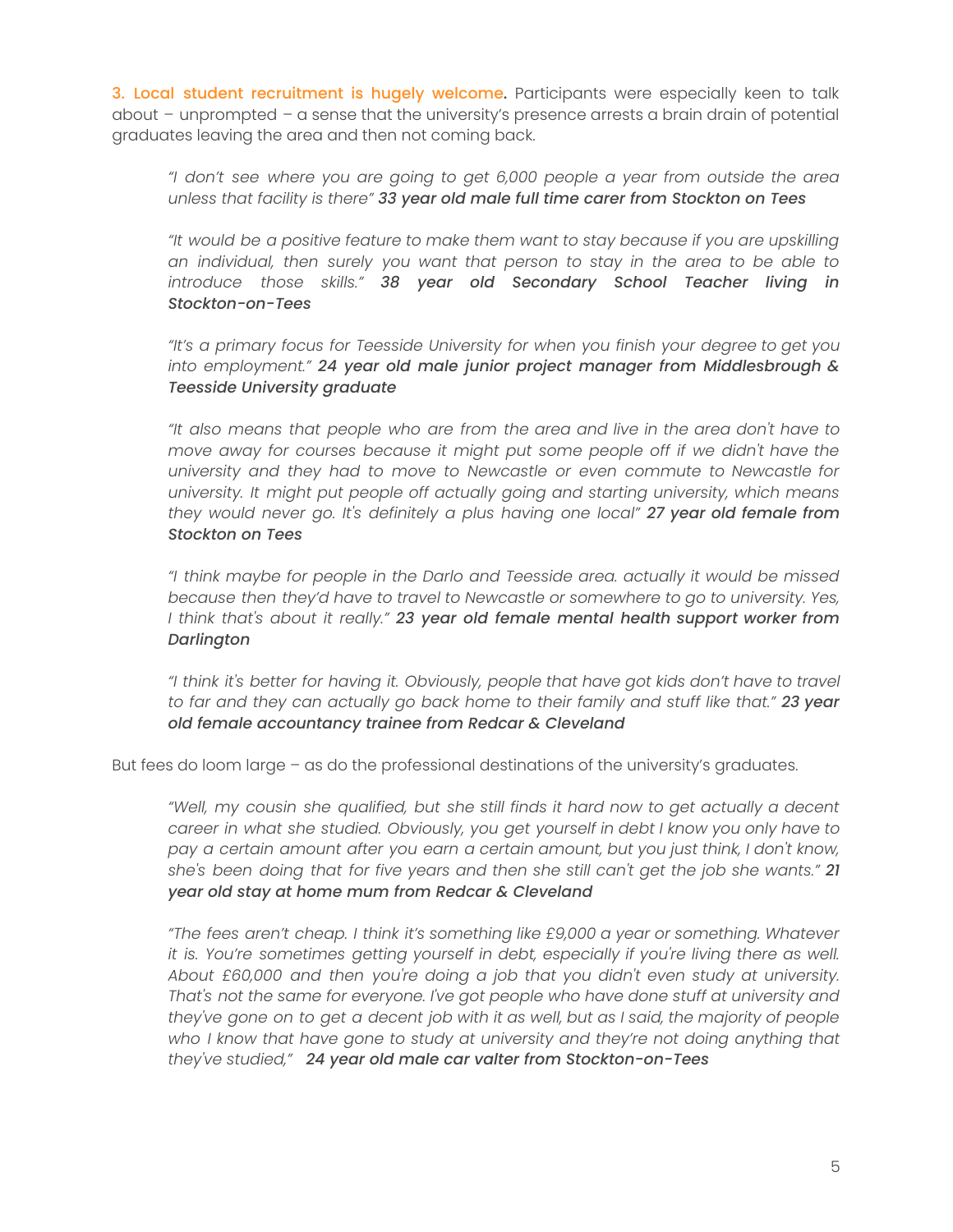4. The university is hugely respected as a trainer of public sector and health professionals. Its role in training nurses, midwives and teachers is a very real source of civic pride – and is seen as very tangible evidence of its impact.

"Teesside University is well known because there are a lot of students use it for nursing and things like that, which then, obviously, leads to more jobs in the hospitals across Tees, Durham, Sunderland, Newcastle areas. They'll come from far and wide to go to Teesside University" *38 year old female administrator from Hartlepool*

"Yes, obviously the courses that are run there, so there are a lot of nursing courses there. They do a lot of courses for helping people with social care and things like that, so social workers, things like that. It's developing people into those types of jobs, so it's bringing in people that are going to go into working in the area in those types of fields, so it's helping with the NHS and things like that." *48 year old female insurance adviser from Hartlepool*

Even participants with no personal connection to the university were quick to connect those healthcare workers trained on campus with those they met in hospitals.

*"It's very important because there's a shortage of nurses at the minute. So, if we can get local people trained up, who are then going to go and work in James Cook or North Tees as nurses, rather than coming into the area, training up and then moving back out." 27 year old female from Stockton on Tees*

5. Similarly, its direct economic impact – both as a local employer and through the impact of its students - is widely understood and supported. People understand how important it is to specifically the economy of Middlesbrough's town centre.

*"A lot of people in the town centre are either people who work in the town centre or people who are at college or university, rather than people visiting the town." 26 year old female customer services manager from Stockton-on-Tees*

*"It's massive. It brings a lot of people into Teesside, a lot of students are spending in Teesside, accommodation in Teesside, eating in Teesside." 45 year old male working in trading standards from Middlesbrough.*

*"Yes, I do think it's important to the economy. There are quite a lot of students who have come from far and wide. There are a lot of students from abroad there. I know that there have been flats developed in Thornaby for student accommodation. There have been a lot of properties built around the area near there just to accommodate the students. There are quite a lot of Chinese students over there, so it is bringing people in from far and wide and hopefully they'll study there, get jobs in the area and possibly stay. It is bringing in that extra economy to the shops and restaurants and everything around that area as well." 48 year old female insurance adviser from Hartlepool*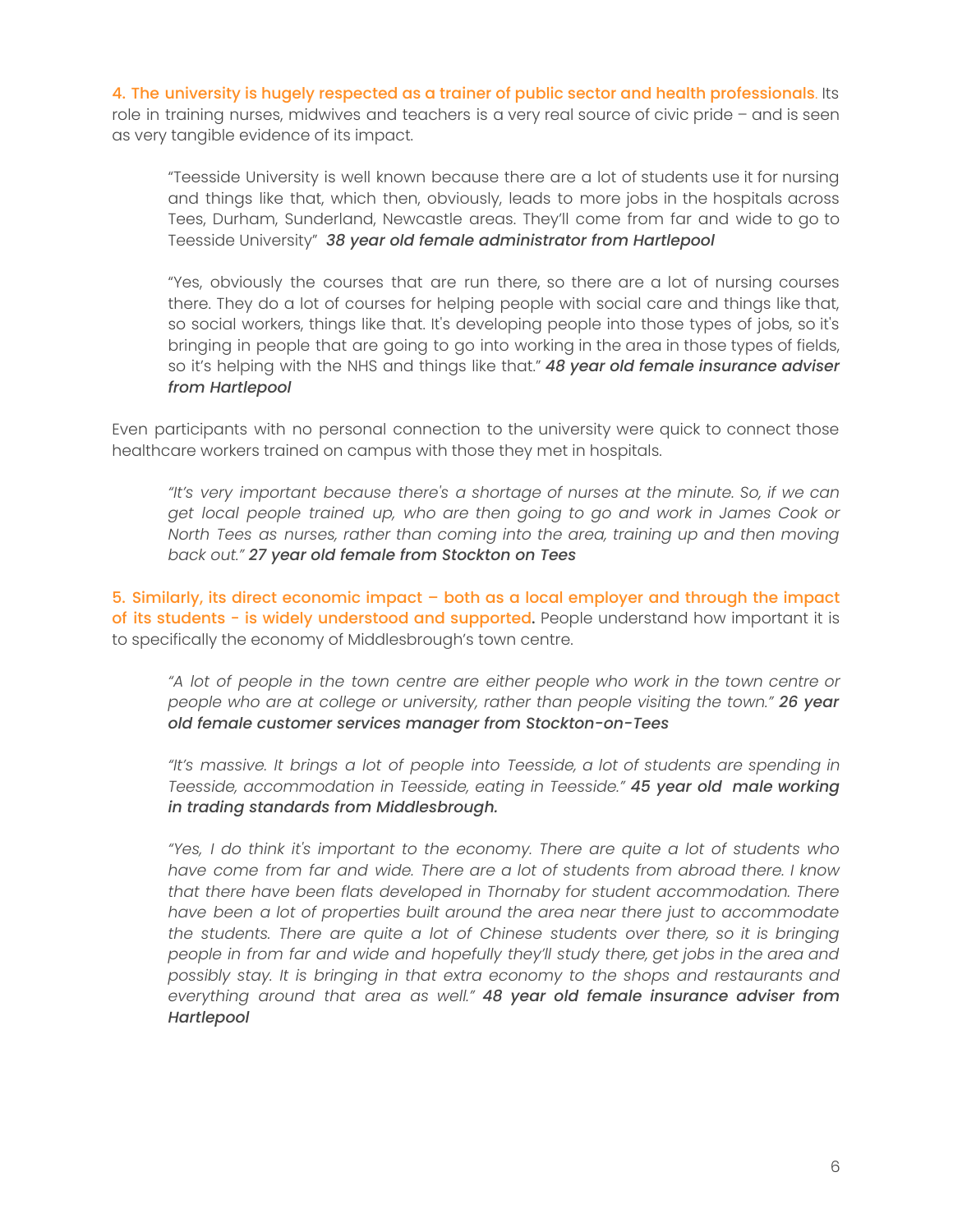Participants also understood the vast scale of local employment and job dependency represented by the university.

*"Probably one of the sole biggest employers in the area, I would say. I can't think of many companies in the area, in Middlesbrough or Teesside, that would employ, as a chain, maybe more than 5,000 people with caterers and cleaners and things like that, not just faculty members. I'd say that's quite a high employer value for the area." 28 year old male rolling stock engineer from Middlesbrough*

*"It's a massive network of staff…for Middlesbrough it is a big employer. If it wasn't here, it would be very notably missed." 44 year old male working for a housing association, from Middlesbrough*

6. However, the economic impact of the universities research and business support is not well known at all – and is hard to understand. Despite extensive outreach into the business community, despite huge support for start ups and local employers, participants had essentially never heard of it.

*"You wouldn't really think of the university as putting that much money in because I think, unless you really stop and think about it, you don't really think of it as a business as such, but obviously it is." 38 year old female administrator from Hartlepool*

*"In our area, I don't think investing in universities in science would be of benefit to our area. I think maybe investing in more areas of engineering would be more beneficial. So, universities investing in engineering and growth that way" 48 year old female insurance adviser from Hartlepool*

7. Once explained, the idea that this contribution should be better communicated to the wider community is very welcome. Indeed, participants actively encouraged the idea  $-$  they want to know more – and were even slightly frustrated that they didn't

*"It's not something that I'm aware of, but I don't think I'm overly surprised that it's happening. One thing I would say is I think they maybe need to publicise that that is happening because, just like I wasn't aware, there'll be a lot of other people who aren't aware of it too." 29 year old female mechanical engineer from Darlington*

*"I don't think I've ever thought negatively about the university, but you've made that light bulb go off and think actually, yes, the university does play a big part in supporting us in many ways. Yes, you've brought that to the front of my mind now and just made me just have a bit of gratitude for the fact that we do have a university close by." 37 year female old food process operator from Hartlepool*

Participants certainly wanted to know more about what was on offer – and to offer their own advice:

*"Teesside University could maybe help on a community level too. Maybe providing information or doing some research that might help people who want to set up social enterprises or community interest companies. If they've got an understanding of some of the issues that particular areas and towns-, I imagine, in the universities, they've got*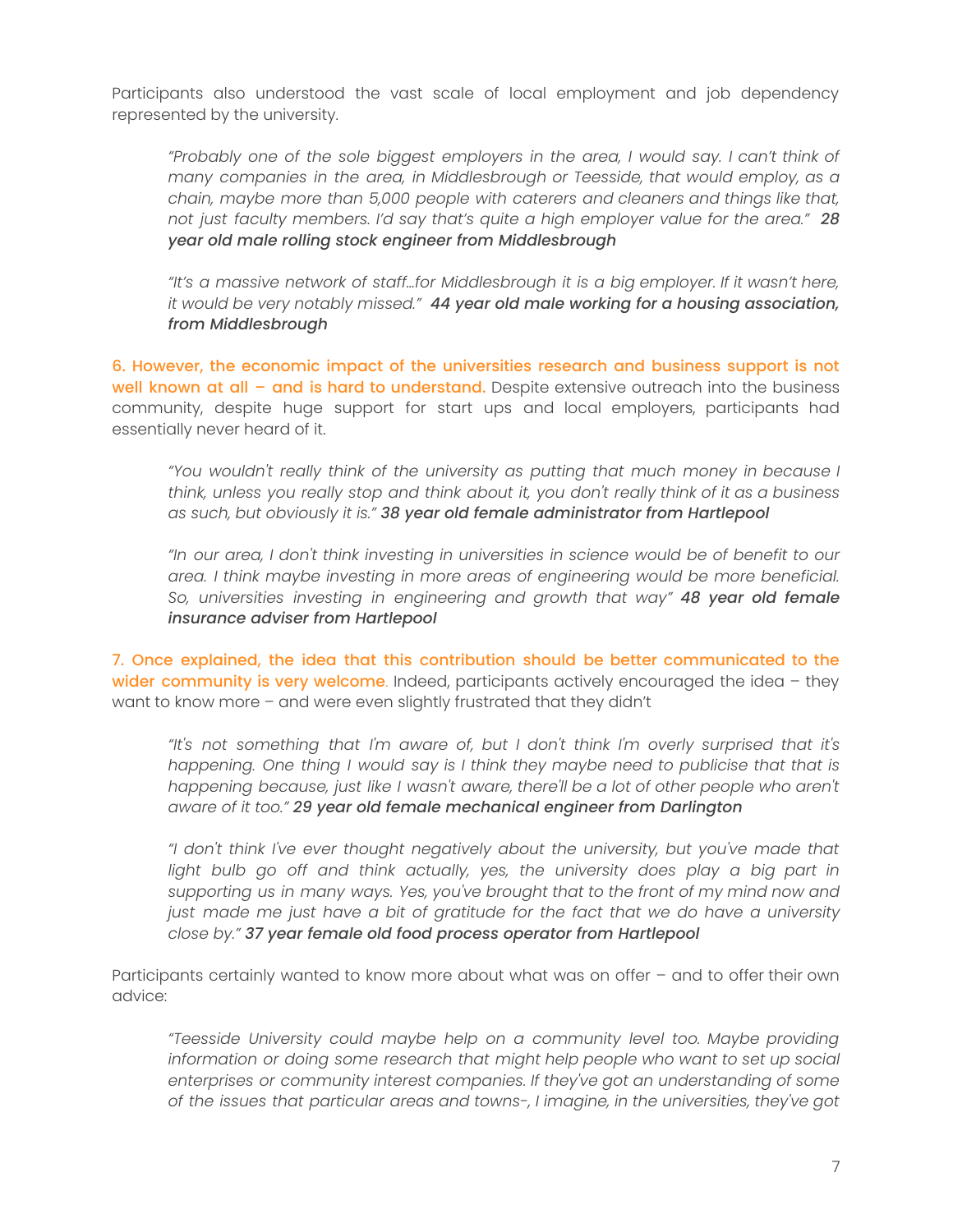*access to databases and they've got research to be able to pull out research and be able to help them anyway." 29 year old female mechanical engineer from Darlington*

*"It starts off as a cycle that takes just one opportunity of a business to invest in the area and then the university, as we were saying earlier, could tailor courses to get people educated in those things. Then the company can say, "Right, in two years' time, we're going to have x amount of managerial roles or project managers or engineers or technicians." It could work in that way, like a cycle of, once businesses start investing in the area, the university could support by basically recruiting and offering apprenticeships and things like that for people." 28 year old male rolling stock engineer from Middlesbrough*

8. Despite the positive economic outlook, levelling up is not well understood as a concept. There is a reasonable level of recognition of the term, but most participants were significantly knowledge-poor on the details.

*"I've heard of it, but I don't really know much about it, personally, to be able to answer any questions on it." 38 year old female administrator from Hartlepool*

*"I think it's a bit about trying to level the north with the south. I think that's my knowledge of it." 25 year old female waitress from Stockton-on-Tees*

*"We're playing catch up. It's unfair to call it levelling up" " 45 year old male working in trading standards from Middlesbrough*

*"Is it trying to bring the north up to scratch, like the high street and infrastructure and other things up to the same level, areas? Is that right?"37 year female old food process operator from Hartlepool*

9. But when prompted, normal people embrace the idea that the university should play a big part in levelling Sup. Participants instinctively understood that the future success of the university is intimately ties to the future success of the region.

*"There's an awful lot going on and you can see this area becoming a place that is taking a lead in the green revolution. It would make absolute common sense for Teesside University to be involved in some way shape or form. If they're not, they are certainly missing a trick." 38 year old Secondary School Teacher living in Stockton-on-Tees*

*"If you're creating more jobs for more professional people and you're trying to improve the area, I don't necessarily agree with what I'm saying, but, on paper, it seems like it's the right thing to do for the university." 28 year old male rolling stock engineer from Middlesbrough.*

*"What I was mentioning earlier about this Freeport opening, about net zero happening around Teesside, they're going to be looking for local people to be working at these places because it's to save the employers a lot of money. So, they're going to be dipping into the university, they're going to be looking at these students, they're going to be weighing it up and seeing if it will be the best option. So yes, Teesside being*